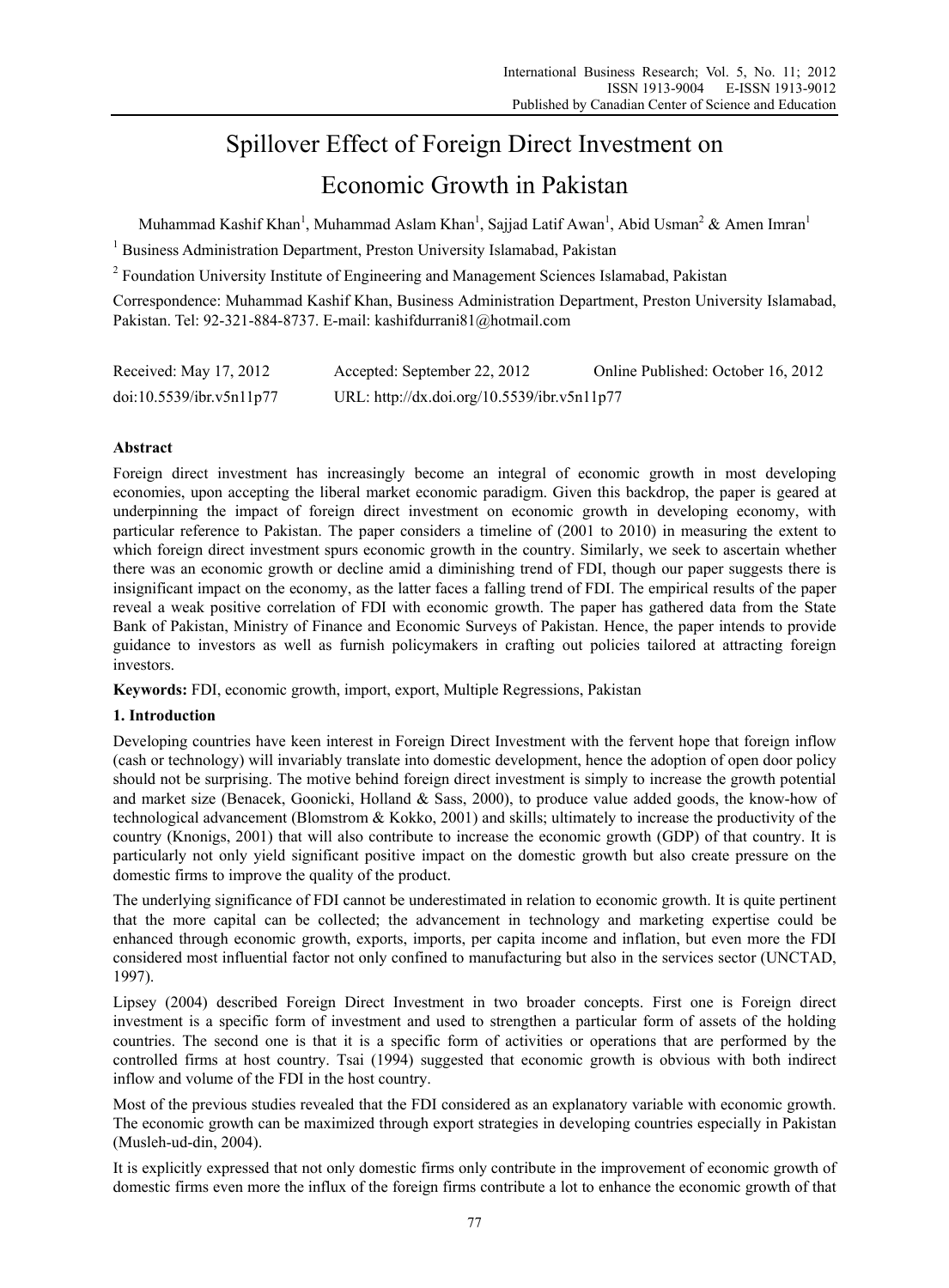country through the advancement of technological support, investment both in human capital and fixed assets (Romer, 1986, 1987; Shawn, 1992).

#### *1.1 Research Problem*

It is extensively reviewed that the foreign direct investment has declined at 29% during the first 10 months of fiscal year 2010-2011 (July-April) against the last fiscal year 2009-2010 (July-April) (Economic survey 2010-2011, pp.7) by considering the downfall of foreign direct investment it tends me to analyze weather foreign direct investment yield a significant impact on economic growth. On the basis of extensive literature review and schematic frame work the following research question is tried to be answered in this study. What is effect of Foreign Direct Investment on Economic Growth?

#### *1.2 Objectives of the Study*

The basic thrush of this study lies to know about the effect of FDI on economic growth. Some linked objectives of this study are as follows

- 1. To find out the important effect of factors effecting economic growth.
- 2. To identify the strength of economic factors contributing in its growth.

#### **2. Literature Review**

Kejzar (2011) expressed the impact of foreign direct investment in selection of the industry and productivity of the domestic firms especially in the manufacturing industry of Solvenian during the period of 1994-2003. It is found that domestic firms increase their productivity by observing the pressure of penetration of foreign firms. Bode and Nunnenkamp (2011) analyzed the propensity of FDI and found by using the Markov Chain Approach that the countries having high tendency of FDI inflow can sustain its richness for longer period of time and can increase the income level of their employees; which ultimately increase the economic growth.

Ghazali (2010) analyzed the effect of FDI, Domestic Investment and GDP in Pakistan and it is found that great economic growth manipulates a positive role on high domestic investment. It is also analyzed that the Domestic investment and FDI contribute a long term effects on economic growth. Falki (2009) evaluated the impact of foreign direct investment through endogenous growth theory during the period of 1980-2006, and it is found that FDI yield a negative and insignificant effect on economic growth.

Tang, Selvanathan and Salvanathan (2008) expressed the relationship of FDI and domestic investment on economic growth. They found that the FDI tend to improve the economic growth and also optimize the domestic investment which ultimately enhance the economic growth. It was also stated that GDP and domestically invested capital do tends to influence the FDI for long run. Benacek, Goonicki, Holland and Sass (2000) expressed through surveys that market size and growth potential are the basic motive for investment in the Central East European Countries later it was evaluated that a significant improvement in the growth and market size is observed, it was further verified through tests that cost advantages revealed less influencing factor of investment. Worldwide factors and political steadiness contributed a vital role in the investment.

Lensink and Morrissey (2006) revealed the impact of volatility of Foreign Direct Investment on growth and found a negative effect on growth. Musleh-ud-din (2004) expressed the long-term positive effect of import and export on economic growth in Pakistan. Lee and Tcha (2004) found the positive relationship of total productivity and GDP with the influx of FDI and it is realized that the productivity and GDP gained significant positive effect with the foreign direct investment. It is also found that FDI played greater role to increase the total productivity than domestic investment.

Knonigs (2001) investigated the effect of foreign direct investment on the productivity of parental countries by considering the rising countries in central and eastern countries of Europe (Bulgaria, Romania and Poland). It is found that only in Poland the foreign direct investment comparatively performed better than the other two countries Bulgaria and Romania.

Berthelemy and Demurger (2000) explained the relationship between foreign direct investment and economic growth and it is found that it played a significant role in the economic growth. Sun and Parikh (2001) investigated foreign direct investment promote not only economic growth but also contribute to GDP and GDP growth. Hermes and Lensik (2003) expressed the positive relationship of developed financial system on foreign direct investment and economic growth. The strongly positive relationship found especially in Asia and Latin America.

Girma, Greenway and Wakelin (2001) make the comparison of foreign firms and host firms' productivity through considering the inflows of the foreign capital, and interestingly it is found that the productivity of the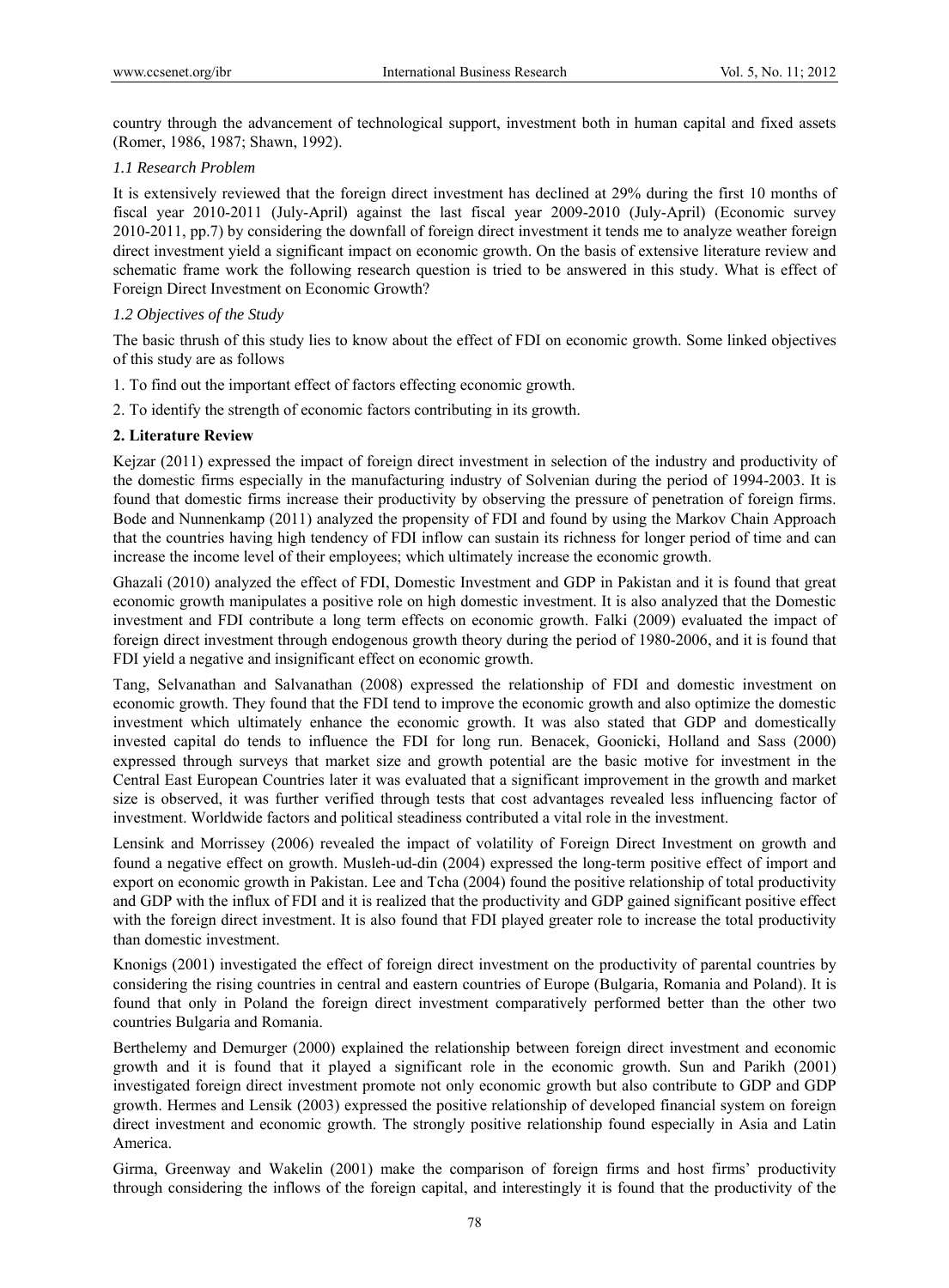foreign companies went high as compared with the host countries. It is further compared that the lower productivity firms gained lower growth and incentives to employees as compared with the foreign companies who normally making funds available at that country. Blomstrom and Kokko (2001) argued that as the technological inflow can create the positive impact on domestic productivity but also leads to the market failure, moreover it simply replacing the domestic monopoly with the foreign monopoly.

Wu, X. (2001) analyzed the impact of foreign direct investment by transferring the technology, considering the country on labor-biased and skill-biased through vertical product differentiation. It is found that the foreign direct investment which is labor-biased technology transfer decrease the wages gap whereas the skill-biased transfer of technology not only increase the profit margin but also increase the wage gap.

De Mello, Jr. (1997) studied the impact of foreign direct investment in developing countries and found foreign direct investment play a significant positive role to improve the growth production.

#### *2.1 Theoretical Framework*

Based on extensive literature review the following schematic framework constructed to ascertain the effect of independent variables (FDI, Exchange Rate, Imports, Exports and Inflation) on dependent variable (Economic growth).



Figure 1. Schematic Diagram

#### *2.2 Hypothesis*

To analyze the effect of variables of the schematic diagram, the following hypotheses have been developed as under.

H:1 FDI has a significant positive impact on economic growth.

H:2 Import has a significant positive effect on economic growth.

H:3 Exports Yield a significant positive effect on economic growth.

H:4 Low Exchange rate influence a positive impact on economic growth.

H:5 Low Inflation rate yield positive impact on economic growth.

#### **3. Research Methodology**

A number of previous researches have conducted by considering the FDI as an explaining variable on the economic growth (Nunnenkamp, 2011; Ghazali, 2010; Selvanathan & Selvanathan, 2008; Lensink & Morrissey, 2006; Berthelemy & Demurger, 2000). To get appropriate results with the influx of foreign direct investment on economic growth and motivation for the domestic investors, the time span for analysis from 2001 to 2010 is considered. Data for all economic variables retrieved from the official websites of State Bank of Pakistan and Ministry of Finance/ Economic Surveys of Pakistan (www.sbp.org.pk and finance.gov.pk/survey).

The independent variables considered for this study are FDI, Exchange rate (Rupees against US \$), Inflation Rate, Exports and Imports; whereas the dependent variable for this study is economic growth (GDP). To get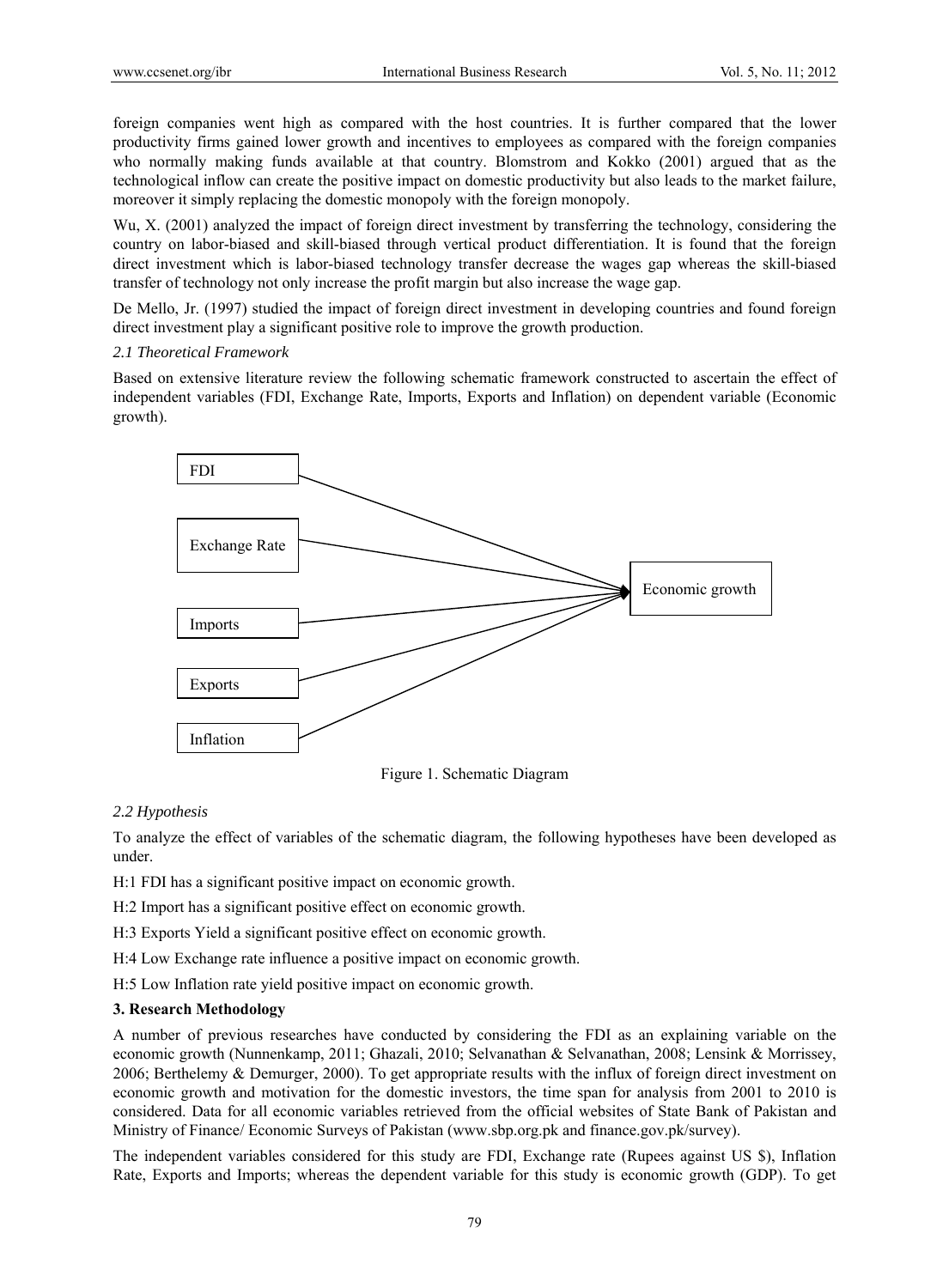appropriate results the Multiple Regression Model used for this study. The Multiple Regression Model constructed by considering the independent and dependent variables as under:

Economic Growth (GDP)t =  $\alpha$ t + β1Importst + β2Exportst + β3Exchangeratet + β4FDIt + β5Inflationt + έt

Whereas (GDP)t is the economic growth rate at time t, αt denotes the y-intercept at time t, β1 coefficient of Import at time t, β2 co-efficient of Exports at time t, β3 co-efficient of Exchange Rate at time t, β4 co-efficient of Foreign Direct Investment at time t, β5 co-efficient of Inflation at time t and έt is the error term during the time t.

#### **4. Results and Discussion**

To make an appropriate relation between predictor (independent) variables with the criterion (dependent) variable, Perason correlation is used and to find out the effect of FDI on economic growth the multiple regression model is used.

|                |                     | <b>Imports</b> | <b>Exports</b> | <b>FDI</b> | <b>Inflation</b> | <b>GDP</b> |
|----------------|---------------------|----------------|----------------|------------|------------------|------------|
| <b>Exports</b> | Pearson Correlation | .454           |                |            |                  |            |
|                | $Sig. (2-tailed)$   | .188           |                |            |                  |            |
|                | N                   | 10             |                |            |                  |            |
| <b>FDI</b>     | Pearson Correlation | .934**         | .344           |            |                  |            |
|                | $Sig. (2-tailed)$   | .000           | .330           |            |                  |            |
|                | N                   | 10             | 10             |            |                  |            |
| Inflation      | Pearson Correlation | $.852**$       | $.693*$        | $.772**$   |                  |            |
|                | $Sig. (2-tailed)$   | .002           | .026           | .009       |                  |            |
|                | N                   | 10             | 10             | 10         |                  |            |
| <b>GDP</b>     | Pearson Correlation | $-.402$        | $-.374$        | $-.358$    | $-.270$          |            |
|                | $Sig. (2-tailed)$   | .249           | .287           | .309       | .450             |            |
|                | N                   | 10             | 10             | 10         | 10               |            |
| Exchange rate  | Pearson Correlation | $.767**$       | $.800**$       | $.678*$    | $.844***$        | $-.702*$   |
|                | $Sig. (2-tailed)$   | .010           | .005           | .031       | .002             | .024       |
|                | N                   | 10             | 10             | 10         | 10               | 10         |

Table 1. Results of Pearson Correlation

Note: \*\*. Correlation is significant at the 0.01 level (2-tailed); \*. Correlation is significant at the 0.05 level (2-tailed).

The Pearson correlation finds the relationship (positive and negative) among independent and dependent variables. The correlational value falls between 0 to 1, whereas the sign reveals the influence of one variable on the others as positive or negative. The statistical results revealed that the exports have an insignificant positive correlation with imports, insignificant positive correlation with the FDI at 95% confidence interval, significant positive correlation with inflation, insignificant negative correlation with GDP and overwhelming significant positive correlation with the exchange rate. The FDI has a significant positive correlation with imports and insignificant positive with exports, significant positive with the inflation, insignificant negative with the GDP and significant positive with the exchange rate. Moreover, the exchange rate revealed a significant negative correlation with the GDP.

Table 2. Results of Multiple Regression Analysis

| <b>Variables</b>     | в        | SЕ    | B        |          |         |  |
|----------------------|----------|-------|----------|----------|---------|--|
| <b>GDP</b>           | 19.287   | 2.276 |          | 8.473    | $.001*$ |  |
| Import               | $-2.195$ | .000  | $-.101$  | $-.217$  | $.839*$ |  |
| Export               | 5.058    | .000  | .440     | 1.660    | $.172*$ |  |
| <b>FDI</b>           | 3.515    | .000  | .036     | .095     | .929*   |  |
| Inflation            | .567     | .164  | 1.140    | 3.456    | $.026*$ |  |
| <b>Exchange Rate</b> | $-.282$  | .048  | $-1.963$ | $-5.925$ | $.004*$ |  |

Note: R = .966; R<sup>2</sup> = .933; \*p < .05; \*\*p < .01.

The statistical value of  $R^2$  shows that variation in economic growth (GDP) is explained by the independent variables. The value of  $\mathbb{R}^2$  (0.933) revealed that the variation in the value of GDP (economic growth) is explained by the independent variables (Import, Export, FDI, Inflation and Exchange Rate). The value of R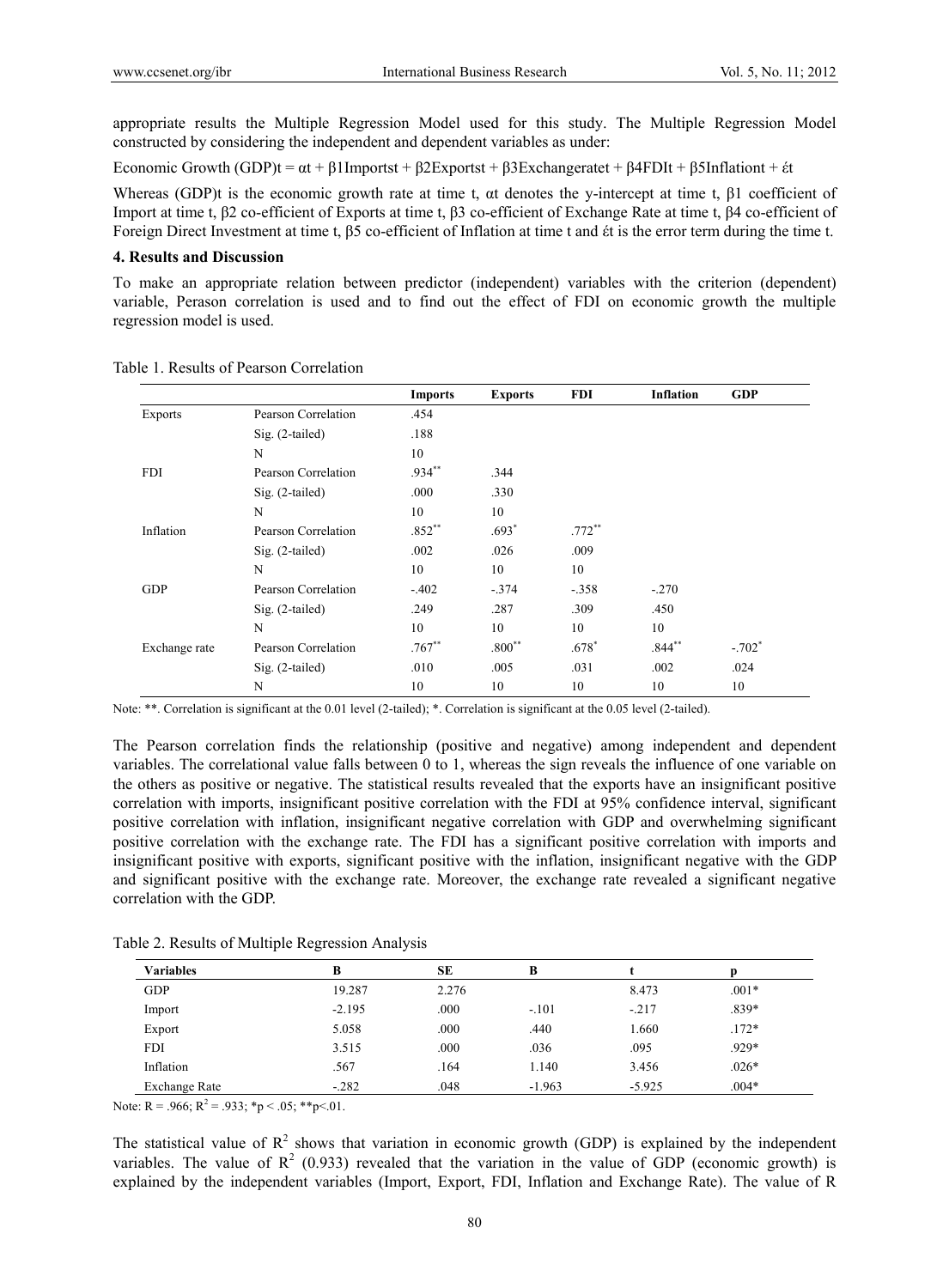explains the correlation coefficient between independent and dependent variables whereas the magnitude of R lies between 0 and 1. The value closer to 1 shows stronger relationship between the variables included in the model and vice versa. It simply means that the value of  $R=0.966$  shows that there is a overwhelming relationship between the dependent (GDP) and independent (inflation, FDI, exchange rate, export and import) variables.

The overall level of significance of the model is  $p \le 0.05$ , the value of F statistic (11.183) shows the model fitness. Significant value (0.018) shows the model is significant and there is a fair fitness of model. *B* coefficient (beta coefficients) explains the magnitude of independent variables with the dependent variable.

#### *4.1 Discussion and Managerial Implications*

On the basis of calculated value (b = -0.101, sig. 0.839) the researcher failed to accept H:2 (*Import has a significant positive effect on economic growth*), it simply implied that imports has a weak negative non significant effect on economic growth. Exports have moderate positive and non significant relationship with GDP (0.440, 0.172) therefore researcher failed to accept the H:3 *(Exports Yield a significant positive effect on economic growth*). Most importantly on the basis of inferential results ( $b = 0.036$ , sig. 0.929) FDI revealed a weak positive non significant relationship with the economic growth. On the basis of calculated results the researcher failed to accept the H:1 *(FDI has a significant positive impact on economic growth)* which is inconsistent with the previous studies like FDI has a positive impact on economic growth (Bode  $\&$  Nunnenkamp, 2011; Hermes & Lensik, 2003; Sun & Parikh, 2001; Berthelemy & Demurger, 2000; Tang, Selvanathan & Selvanathan, 2008) and consistant with the previous studies like FDI yield no significant effect on economic growth or yield lower economic growth or having lower economic growth of host companies (Lensink & Morrissery, 2006; Girma, Greenway & Wakelin, 2001)*.* The hypothesis H:5 *(Low Inflation rate yield positive impact on economic growth)* is failed to accepted, inflation has a moderate (0.567) and significant relationship with GDP (0.026). The researcher failed to accept the H:4 *(Low Exchange rate influence a positive impact on economic growth)* on the basis of low exchange rate influence a positive impact on economic growth weak negative (-0.282) and significant relationship (0.004) with GDP.

#### **5. Conclusion and Recommendations**

The basic objective of this research is to find out the potential effect of FDI on economic growth. The declining trend of FDI explicitly not influenced the economic growth of Pakistan. So this study support the argument of previous researchers (Lensink & Morrissery, 2006: Girma, Greenway & Wakelin, 2001) that merely FDI does not support the economy of respective country. This study diverts the consideration on the local investors that they should have to put their investment in local industry to boom the economy of Pakistan. Through this study the preemptive measure can be taken to overcome the diminishing rate of FDI, it also shed the importance of government to make the attractive strategies that may attract the foreign investors. The empirical results revealed even though a weak positive relationship of FDI on economic growth, weak correlation too and yield insignificant effect on economic growth. As export revealed a moderate positive impact on economic growth but insignificant, mean it supported to increase the economic growth of Pakistan but not as proportionate with the increase in the export and import has a weak negative and insignificant effect on economic growth. Exchange rate and inflations yield significant effect on economic growth. It is further investigated that the devaluation in the Pakistani currency with the US \$ led economic growth declined significantly. Policymakers should have to make such policies that facilitate the foreign investors for example the tax consideration may be reduced and additional obligations in the shape of tariff charges on import and exports may be curtailed for some extant to foreign investors.

#### *5.1 Future Line of Studies*

The more appropriate results of FDI on economic development can be generate through extending the time span of the study. The further studies can be carried out by adding more independent variables on the economic growth, for example the implication of tax and political instability. The volatility of FDI and its impact on the economic growth can be analyzed. The effect of foreign direct investment on manufacturing sector development and in services sector development can be investigated.

#### **References**

Benacek, V., Goonicki, M., Holland, D., & Sass, M. (2000). Central and Eastern Europe: A Comparison of Survey and Econometric Evidence. *Journal of United Nations, 9*(3), 163-212.

Berthelemy, J. C., & Demurger, S. (2000). Foreign Direct Investment and Economic Growth: Theory and Application to China. *Review of Development Economies, 4*(2), 140-155. http://dx.doi.org/10.1111/1467-9361.00083